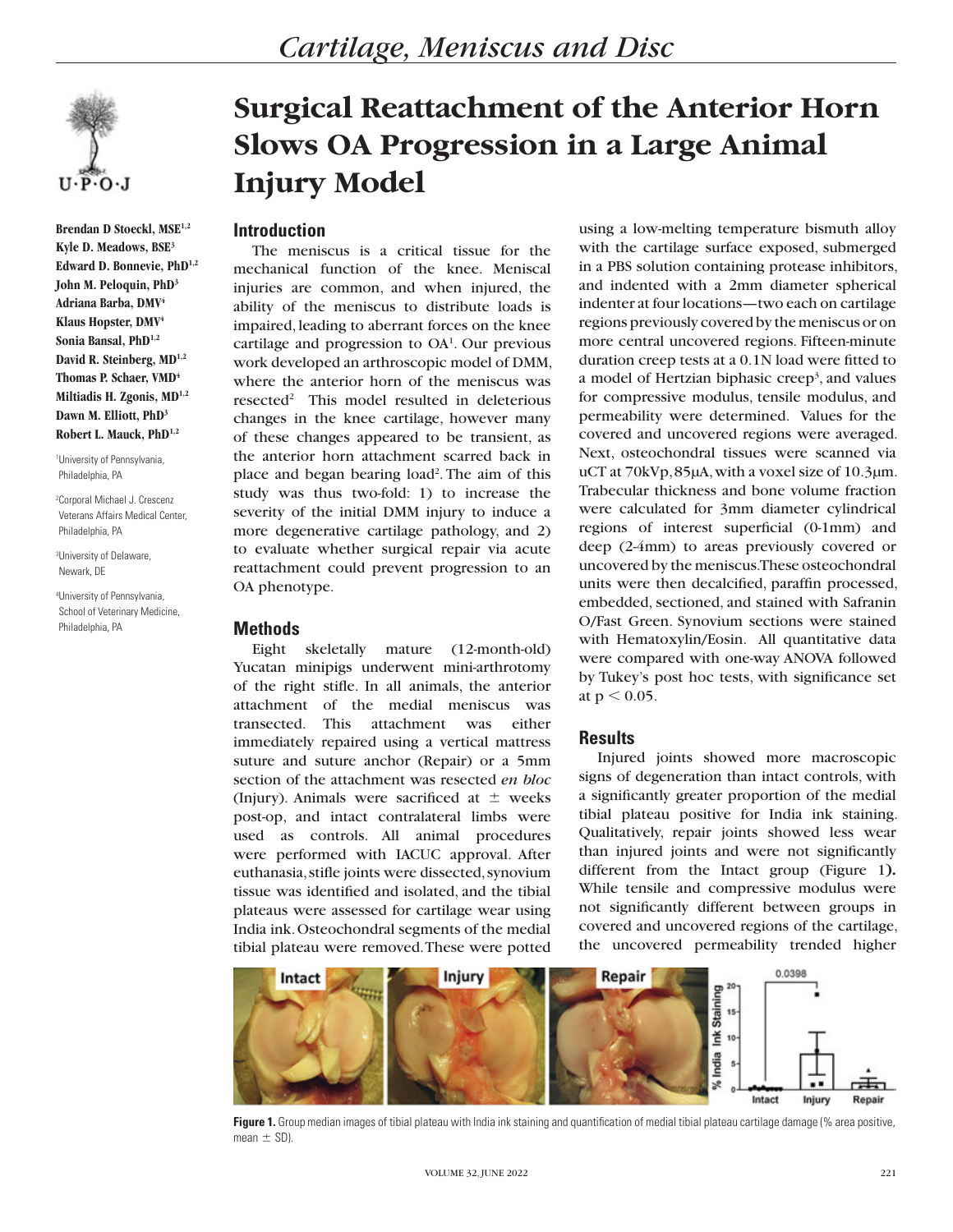$(p = 0.084)$  in the Injury vs. Intact groups (Figure 2). The bone volume fraction in the covered, superficial zone of the Injury group was significantly higher than that of the Intact group, and trended higher than that of the Repair group  $(p = 0.054)$ . Intact and Repair were not significantly different. The trabecular thickness in the covered deep zone was significantly higher in the Repair group compared to Intact. Histologically, the Injury group showed more degeneration and greater proteoglycan loss compared to the Intact or Repair groups, and the synovium in the Injury group showed the greatest signs of inflammation.

#### **Discussion**

This study evaluated osteoarthritic changes in the porcine knee in a model of meniscus injury and repair. Macroscopic as well as histological evidence suggests that the repair of the transected anterior root of the medial meniscus was

chondro-protective and slowed joint degeneration. This is further supported by analysis of the subchondral bone, which showed sclerotic changes immediately below the cartilage in the Injury group that were attenuated in the Repair group. Changes in deep zone trabecular thickness on the medial (covered) side of the joint may indicate bony remodeling in response to the suture anchor. Increases in cartilage permeability are an early indicator of  $OA<sup>4</sup>$ , and permeability trended higher in the Injury group compared to Intact. These data are consistent with clinical evidence of the therapeutic impact of meniscal root repair<sup>5</sup>. However, this pilot study was limited in sample size; while showing promising trends, most mechanical indicators of cartilage health did not reach the level of statistical significance. Despite these limitations, this study indicated that anterior root repair in this large animal model of meniscus injury slowed the progression of OA. Ongoing work is evaluating changes to the femoral condyle, and the inflammatory profile of the synovial fluid, and future



**Figure 2.** Compressive and tensile moduli and permeability of uncovered tibial plateau cartilage (mean  $\pm$  SD).



**Figure 3. (A)** Subchondral bone analysis showing ROIs within medial tibial plateau. Superficial zone BV/TV and deep zone trabecular thickness in covered region (mean  $\pm$  SD); (B) Representative Safranin O /Fast green stained medial tibial plateaus. Scale = 2mm, 1mm insets; (C) Hematoxylin/Eosinstained synovium from each group. Scale  $= 0.1$ mm.